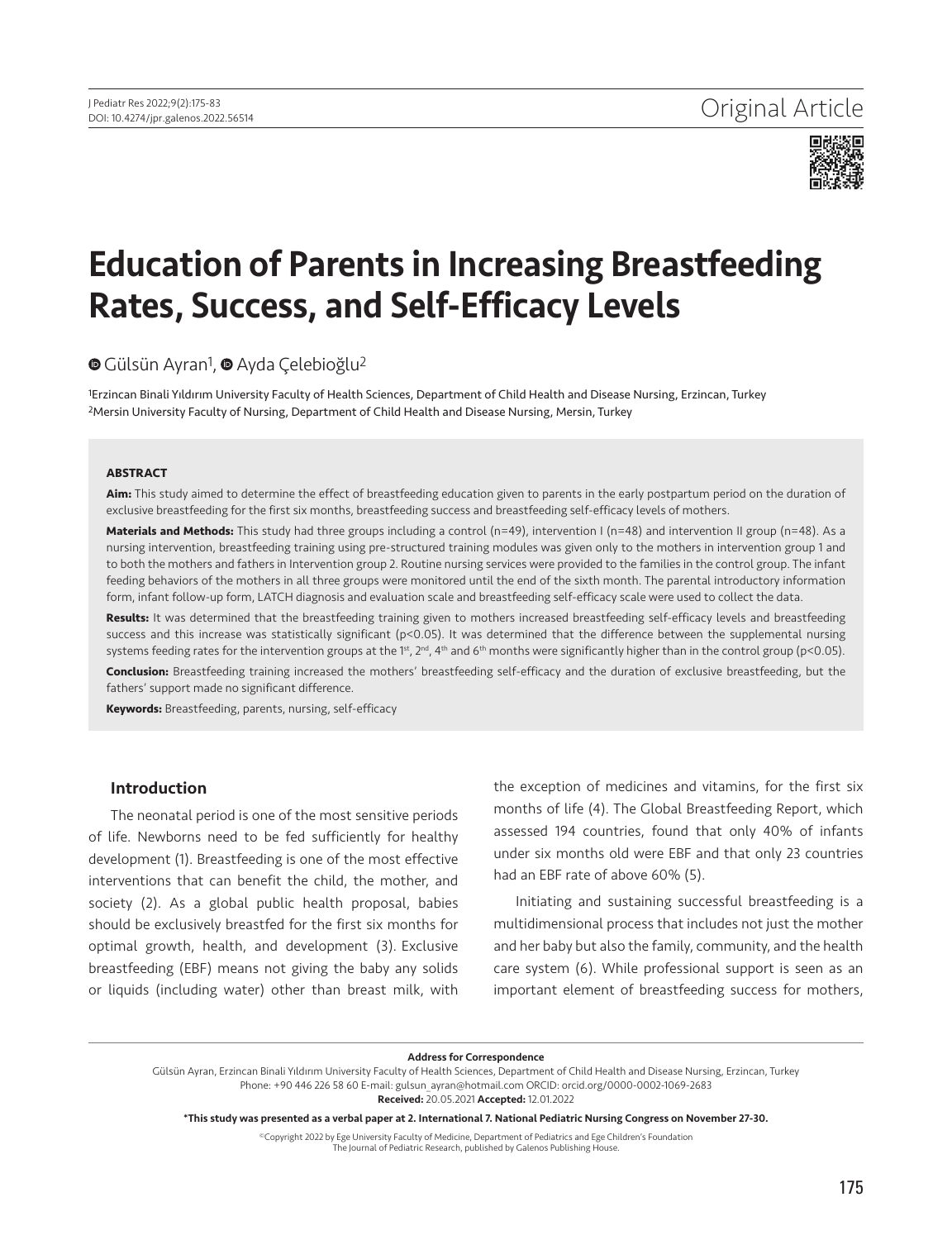the role of the woman's spouse in the decision to initiate and sustain breastfeeding is considered more critical (7). Therefore, in addition to mothers, fathers should also be involved in breastfeeding training programs. Studies on the fathers' involvement in breastfeeding training programs reported that training increases the fathers' knowledge of breastfeeding and prolongs the duration of EBF (1,8).

Breastfeeding self-efficacy is one of the requirements for breastfeeding success (9). It refers to the mother's selfconfidence to breastfeed her newborn or the adequacy she perceives in this regard. It affects the mother's desire and decision to breastfeed, efforts dedicated to breastfeeding, and her ability to deal with related difficulties (10). Perceived breastfeeding self-efficacy is a factor that can be influenced by health education (11). A longitudinal study in Singapore found that breastfeeding self-efficacy training increased breastfeeding self-efficacy and breastfeeding rates (12). Similarly, a study conducted in Iran showed that a selfefficacy intervention increased breastfeeding self-efficacy (13). Gümüşsoy et al. (14) reported that breastfeeding training given to mothers to increase their breastfeeding self-efficacy increased their perceived competence to breastfeed.

This study aimed to determine the effects of breastfeeding education given to parents in the early postpartum period on the duration of EBF for the first six months, breastfeeding success and the breastfeeding selfefficacy levels of the mothers.

## Materials and Methods

This quasi-experimental study was conducted using pre- and post-tests in the obstetrics clinics of a research hospital in the province of Erzincan, Turkey, from November 2016 to September 2017. The hospital is not part of the "Baby Friendly Hospital Initiative". The study population consisted of fathers and mothers of infants who were born in the research hospital. The sample of the research is; in this study, "G. Using the "Power-3.1.9.2" program, it was calculated before the data collection phase whether the sample size was sufficient at the 80% confidence level. Accordingly, for the effect size t-test of the study, the minimum total number of samples was determined to be 40 by taking 0.05 as the alpha value, 0.46 as the effect size and 80% as the theoretical power. Ten percent was added to each group to account for data loss. The study was conducted with a total of 145 parents who had full-term, healthy babies, did not have any breastfeeding problems, had no communication barriers, were literate, resided in the city center, and agreed to participate in this study. The participants were divided into an intervention group 1 (where only the mothers received breastfeeding training, n=48), an intervention group 2 (where both parents were given breastfeeding training, n=48), and a control group (routine breastfeeding training group, n=49).

## Data Collection Instruments

*Parental introductory information form:* This form, which was developed by the researcher, contains questions about the parents' socio-demographic characteristics, such as their age, education level, employment status, and income.

*Infant follow-up form:* This form developed by the researcher includes questions about the type of feeding.

*LATCH diagnosis and evaluation scale:* [Jensen et al. (15)] This scale was developed in 1993. The scale, whose Turkish validity was made by Yenal and Okumuş (16) in 2003 and whose Cronbach's Alpha value was 0.95, was recommended as a reliable tool. In this study, the Cronbach's Alpha value of the LATCH Breastfeeding Diagnosis and Evaluation scale was found to be 0.90. In this scale, which is similar to the apgar score system in terms of scoring, 0, 1, or 2 points are given for each criterion and breastfeeding is evaluated by adding the scores. The scores that can be obtained from the scale vary between 0 and 10. Increasing scores on the scale indicates breastfeeding success.

*Breastfeeding self-efficacy scale:* Originally developed by Dennis and Faux (17), this scale was revised to a 14-item short form in 2003. The validity and reliability of the scale in the Turkish setting was tested by Tokat (18). The Breastfeeding Self-Efficacy-Short Form uses a 5-point Likert-type scale (1= not at all confident, 5= very confident). The scores range from 14 to 70, with higher scores indicating higher breastfeeding self-efficacy (18).

#### Intervention Instruments

A breastfeeding training program, which was prepared separately for mothers and fathers, a breastfeeding training booklet, and a baby model were used in the study.

*Breastfeeding training program and booklet for mothers:* Mothers in the intervention groups were verbally taught the benefits of EBF (for babies, mothers, and society), when to start breastfeeding, breastfeeding techniques, when to start offering the baby additional foods, how to burp the baby, practices that should be avoided during the breastfeeding period (e.g. the use of bottles and pacifiers), and the role of fathers in breastfeeding. The training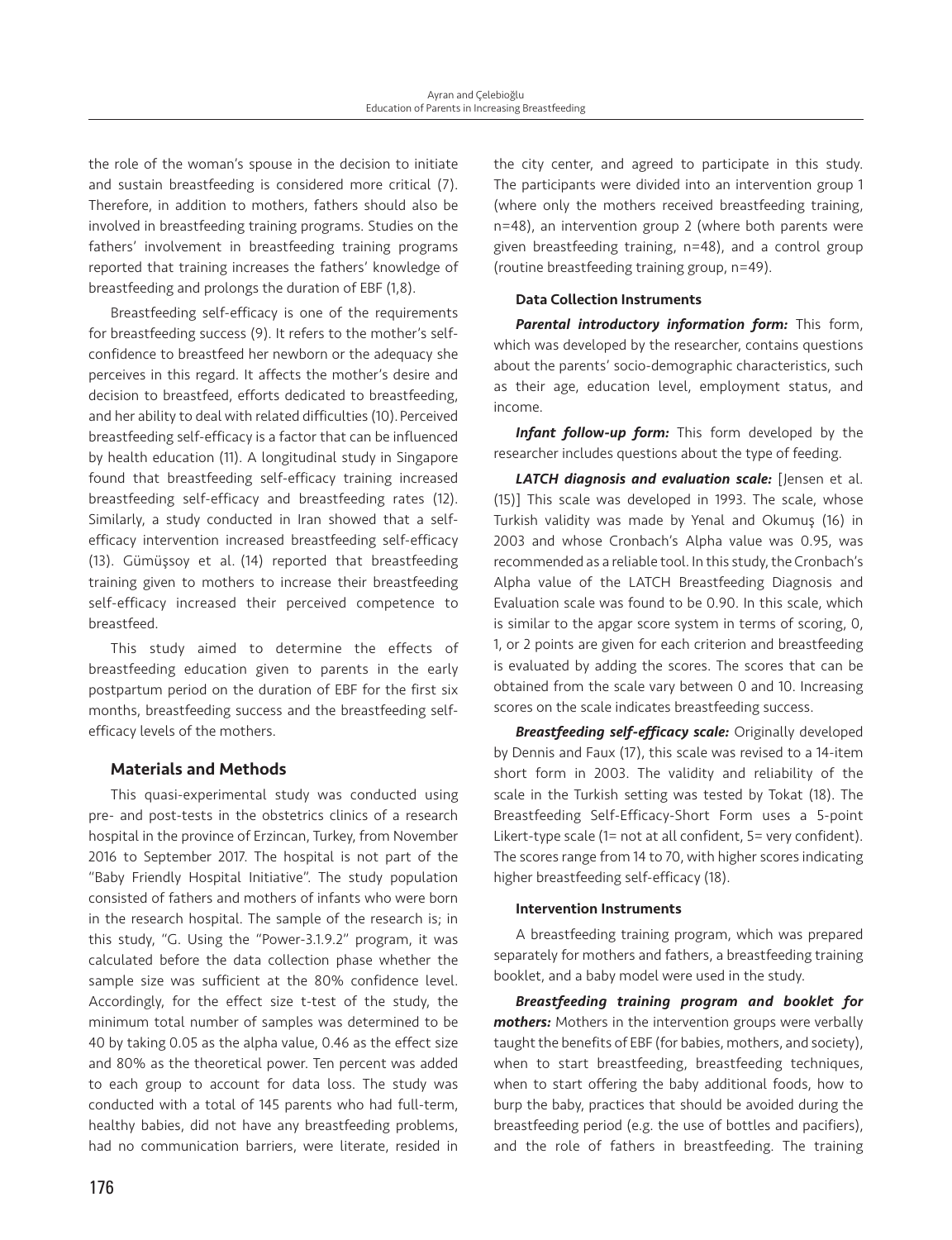materials, namely, a Power Point presentation and training booklet, were prepared in accordance with the literature.

*Breastfeeding training program and booklet for fathers:* Fathers in intervention group 2 were taught about the features of breast milk, the benefits of EBF (for babies, mothers, and society), the factors affecting the duration of EBF, the psychology of the baby and mother during breastfeeding, and the father's role in breastfeeding. A Power Point presentation and training booklet were prepared in accordance with the literature.

#### Data Collection

During the data collection stage, parents who met the research criteria were visited and informed of the research purpose, and their written informed consent was obtained. To prevent the groups from being influenced by each other, data were collected from the control group first, followed by intervention groups 1 and 2.

*Pre-intervention data collection:* After the mothers gave birth and breastfed their babies for the first time, the participants' consent was obtained as soon as the mothers were ready. The parental introductory information form and breastfeeding self-efficacy scale were administered to the control and intervention groups via face-to-face interviews. After the second breastfeeding session, information about the infants' nutritional status was recorded on the infant follow-up form and the LATCH breastfeeding diagnosis and evaluation scale was applied.

*Intervention program:* After the mother gave birth and the first breastfeeding was initiated, at the earliest time when the mother was resting and ready, a Breastfeeding Training Program was conducted only for the mothers in the first intervention group and for both mothers and fathers in the second intervention group. The training was given to the mothers in the first intervention group in an individual room in two 40-minute sessions. In the second experiment group, mothers and fathers were trained in their own individual rooms, which were single and seperate, in two 40-minute sessions. In addition, an additional 20-minute session was held for the fathers in the second intervention group. At the end of the training, the "Breastfeeding Education Booklet for Mothers" was given to the mothers and the "Breastfeeding Education Booklet for Fathers" was given to the fathers. No attempt was made by the researcher regarding the parents in the control group. These parents only benefited from the nursing services routinely provided in the hospital.

*Post-intervention data collection:* Four visits were made to the mothers (at the first, second, fourth, and sixth months), during which information on the infants' nutritional status was recorded in the infant follow-up form and then the LATCH breastfeeding diagnosis and evaluation scale was applied by observation made during breastfeeding. At the six-month home visit, in addition to the infant follow-up form, the breastfeeding self-efficacy scale was administered to the mothers. The mothers in the intervention groups were asked to answer the questions after being called twice in the first and second weeks after discharge and by making the necessary reminders during the home visits. The home visits to the participants in the intervention groups were limited to 30 minutes, and the visits to the control group participants were limited to 10 minutes.

#### Data Evaluation

Statistical analysis of the data was performed using IBM SPSS v. 22. The Shapiro-Wilk test was used to assess the normal distribution of the data. Medians, interquartile ranges, frequencies, and percentage distributions were calculated.

The Kruskal-Wallis test was used to evaluate the study data, and Dunn's pairwise test was used for post hoc evaluations. Pearson's chi-square test and the Fisher-Freeman-Halton exact test were used to evaluate the qualitative data. The level of significance was set at p<0.005.

Ethical approval was obtained from the Atatürk University Faculty of Health Sciences Ethical Committee on September 23rd, 2016 (no. 2016/09/04), before this study was conducted. Permission to conduct this study was obtained from the research hospital on October 26<sup>th</sup>, 2016 (no. 43527969/605.99). After the necessary explanations were made about the research purpose and method, the parents' verbal and written consent was obtained.

### Results

The demographic characteristics of the mothers and fathers included in this study are given in Table I. In this study, 38.8% of the mothers in the control group were primary school graduates, 81.6% were not working, and 69.4% had income equal to their expenses; it was determined that the mean age of the mothers was 30.51±5.82 years and the average number of children they had was 2.16±0.92. It was determined that 35.4% of the mothers in intenvention group I were primary school graduates, 79.2% were not working, 70.8% of them had income equal to their expenses, the average age of the mothers was 29.19±4.56 years and their average number of children was 1.98±0.84. It was determined that 39.6% of the mothers in intervention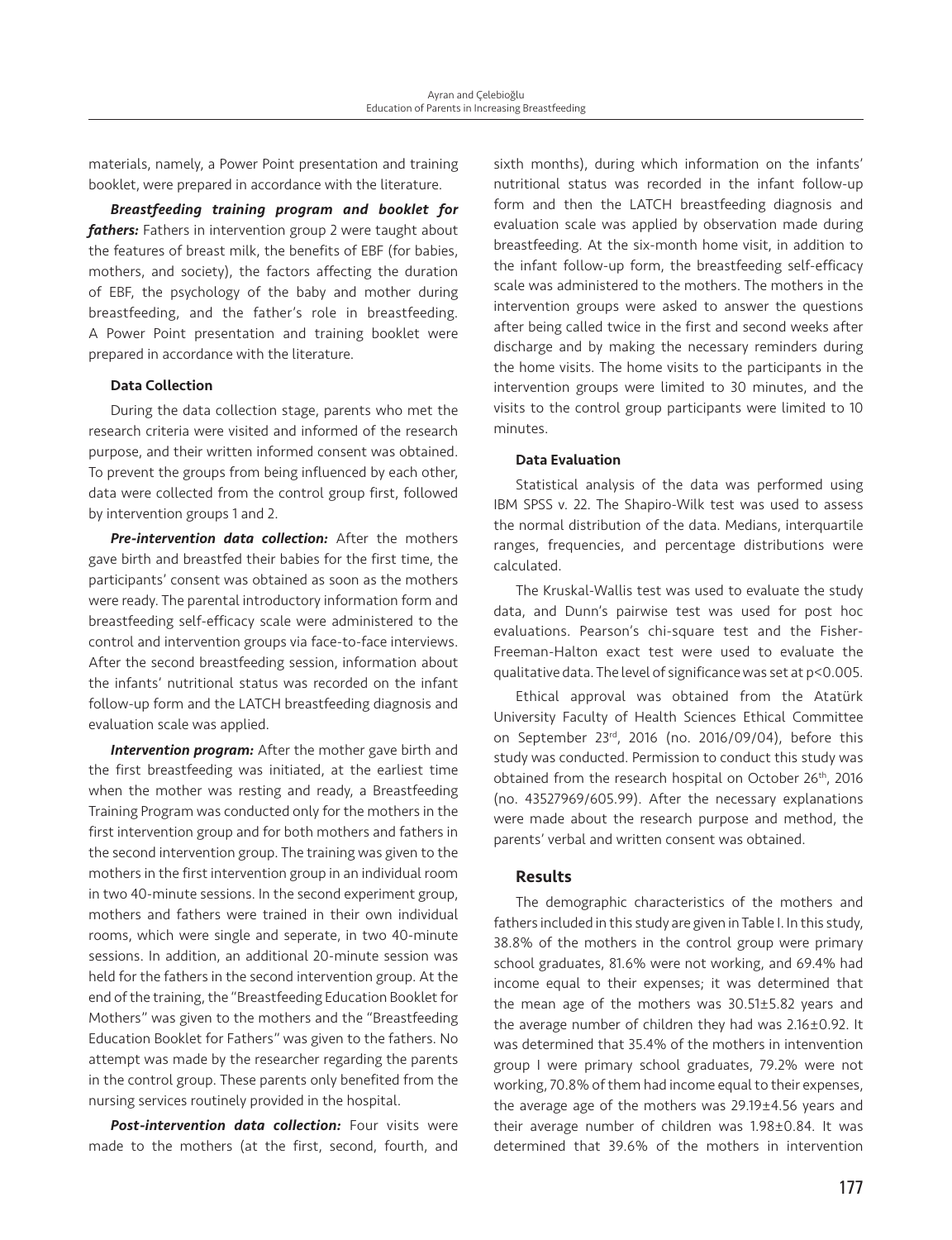group II were university graduates, 77.1% were not working, 56.3% of them had income equal to their expenses, the average age of the mothers was 29.92±5.21 years and their average number of children was 2.19±0.91. In terms of maternal characteristics, the three groups were statistically similar to each other (p>0.05).

The demographic characteristics of the fathers included in the study are given in Table I. In the study, it was

| Table I. Demographic characteristics of parents     |                                                                                                                                                                                             |                            |             |                             |                      |                                |                      |                             |                      |                                           |
|-----------------------------------------------------|---------------------------------------------------------------------------------------------------------------------------------------------------------------------------------------------|----------------------------|-------------|-----------------------------|----------------------|--------------------------------|----------------------|-----------------------------|----------------------|-------------------------------------------|
|                                                     |                                                                                                                                                                                             |                            |             | group                       | Control              | <b>Experimental</b><br>group 1 |                      | <b>Experimental group 2</b> |                      | $\chi^2$ and p                            |
|                                                     |                                                                                                                                                                                             |                            |             | n                           | %                    | n                              | $\%$                 | n                           | $\%$                 |                                           |
|                                                     |                                                                                                                                                                                             | Primary education          |             | 19                          | 38.8                 | 17                             | 35.4                 | 14                          | 29.2                 |                                           |
| <b>Mother's education</b><br>level                  |                                                                                                                                                                                             | High school                |             | 16                          | 32.7                 | 15                             | 31.3                 | 15                          | 31.3                 | $\chi^2$ =1.562<br>$p = 0.816$            |
|                                                     |                                                                                                                                                                                             | University                 |             | 14                          | 28.6                 | 16                             | 33.3                 | 19                          | 39.6                 |                                           |
| <b>Father's education level</b>                     | Primary education<br>High school<br>University                                                                                                                                              |                            |             |                             | 28.6<br>34.7<br>36.7 | 11<br>18<br>19                 | 22.9<br>37.5<br>39.6 | $\overline{7}$<br>19<br>22  | 14.6<br>39.6<br>45.8 | $\chi^2 = 2,845$<br>$p = 0.584$           |
| Mother's employment                                 |                                                                                                                                                                                             | Employed                   |             | 9                           | 18.4                 | 10                             | 20.8                 | 11                          | 22.9                 | $\chi^2 = 0.307$                          |
| status                                              |                                                                                                                                                                                             | Unemployed                 |             | 40                          | 81.6                 | 38                             | 79.2                 | 37                          | 77.1                 | $p = 0.858$                               |
| <b>Father's employment</b><br>status                |                                                                                                                                                                                             | Employed<br>Unemployed     |             | 47<br>2                     | 95.9<br>4.1          | 45<br>3                        | 93.8<br>6.3          | 47<br>1                     | 97.9<br>2.1          | $\chi^2$ =1.051<br>$p = 0.591$            |
|                                                     | Nuclear family                                                                                                                                                                              |                            |             | 42                          | 85.7                 | 44                             | 91.7                 | 42                          | 87.5                 | $\chi^2 = 0.872$<br>$p=0.647$             |
| <b>Family type</b>                                  | Extended family                                                                                                                                                                             |                            |             | $\overline{7}$              | 14.3                 | $\overline{4}$                 | 8.3                  | 6                           | 12.5                 |                                           |
|                                                     | Income <expenditure< td=""><td>13</td><td>26.5</td><td>12</td><td>25.0</td><td>17</td><td>35.4</td><td rowspan="3"><math>\chi^2 = 3,031</math><br/><math>p=0.553</math></td></expenditure<> |                            |             | 13                          | 26.5                 | 12                             | 25.0                 | 17                          | 35.4                 | $\chi^2 = 3,031$<br>$p=0.553$             |
| Income                                              | Income=expense                                                                                                                                                                              |                            |             | 34                          | 69.4                 | 34                             | 70.8                 | 27                          | 56.3                 |                                           |
|                                                     | Income>expenditure                                                                                                                                                                          |                            |             | $\overline{2}$              | 4.1                  | $\overline{2}$                 | 4.2                  | $\overline{4}$              | 8.3                  |                                           |
| Gender                                              |                                                                                                                                                                                             | Female<br>Male             |             |                             | 34.7<br>65.3         | 24<br>24                       | 50<br>50             | 28<br>20                    | 58.3<br>41.7         | $\chi^2 = 5,600$<br>$p=0.061$             |
| <b>Breastfeeding</b>                                | Yes                                                                                                                                                                                         |                            |             | 37                          | 75.5                 | 34                             | 70.8                 | 35                          | 72.9                 | $\chi^2 = 0.271$<br>$p=0.873$             |
| experience                                          | <b>No</b>                                                                                                                                                                                   |                            |             | 12                          | 24.5                 | 14                             | 29.2                 | 13                          | 27.1                 |                                           |
| <b>Received breastfeeding</b>                       | Yes                                                                                                                                                                                         |                            |             | 5                           | 10.2                 | $\mathbf{1}$                   | 2.1                  | 5                           | 10.4                 | $\chi^2 = 3,101$                          |
| education (mother)                                  | No                                                                                                                                                                                          |                            |             | 44                          | 89.8                 | 47                             | 97.9                 | 43                          | 89.6                 | $p=0.212$                                 |
| <b>Received breastfeeding</b><br>education (father) | Yes<br><b>No</b>                                                                                                                                                                            |                            |             | $\overline{4}$<br>45        | 8.2<br>91.8          | 3<br>45                        | 6.3<br>93.8          | 6<br>42                     | 12.5<br>87.5         | $\chi^2$ =1.207<br>$p = 0.547$            |
|                                                     | Within 30 minutes after birth                                                                                                                                                               |                            |             | 32                          | 65.3                 | 36                             | 75.0                 | 34                          | 70.8                 |                                           |
| <b>First time the infant</b><br>was breastfed       | 31-60 minutes after birth                                                                                                                                                                   |                            |             | 6                           | 12.2                 | 6                              | 12.5                 | $\overline{7}$              | 14.6                 | $\chi^2 = 2,065$<br>$p=0.724$             |
|                                                     |                                                                                                                                                                                             | 61-120 minutes after birth |             | 11                          | 22.4                 | 6                              | 12.5                 | $7\overline{ }$             | 14.6                 |                                           |
|                                                     |                                                                                                                                                                                             | Control group              |             | <b>Experimental group 1</b> |                      |                                |                      | <b>Experimental group 2</b> |                      | $\chi^2$ and p                            |
|                                                     | n                                                                                                                                                                                           | Median                     | <b>IQR</b>  | n                           | Median               | <b>IQR</b>                     | n                    | <b>Median</b>               | <b>IQR</b>           |                                           |
| Mother's age                                        | 49                                                                                                                                                                                          | 31                         | 25.50-36.00 | 48                          | 29                   | 25.25-32.00                    | 48                   | 30                          | 26.00-33.00          | $\chi^2_{\text{KW}}$ =1.525,<br>$p=0.467$ |
| Father's age                                        | 49                                                                                                                                                                                          | 33                         | 29.50-39.00 | 48                          | 31.5                 | 28.00-35.75                    | 48                   | 34                          | 30.00-36.75          | $\chi^2_{\text{KW}}=3,673,$<br>p=0.159    |
| Number of children                                  | 49                                                                                                                                                                                          | 2                          | 1.50-3.00   | 48                          | 2                    | 1.00-2.00                      | 48                   | $\overline{2}$              | $1.25 - 3.00$        | $\chi^2_{\kappa w}$ =1.616,<br>$p=0.446$  |
| IQR: Interquartile range                            |                                                                                                                                                                                             |                            |             |                             |                      |                                |                      |                             |                      |                                           |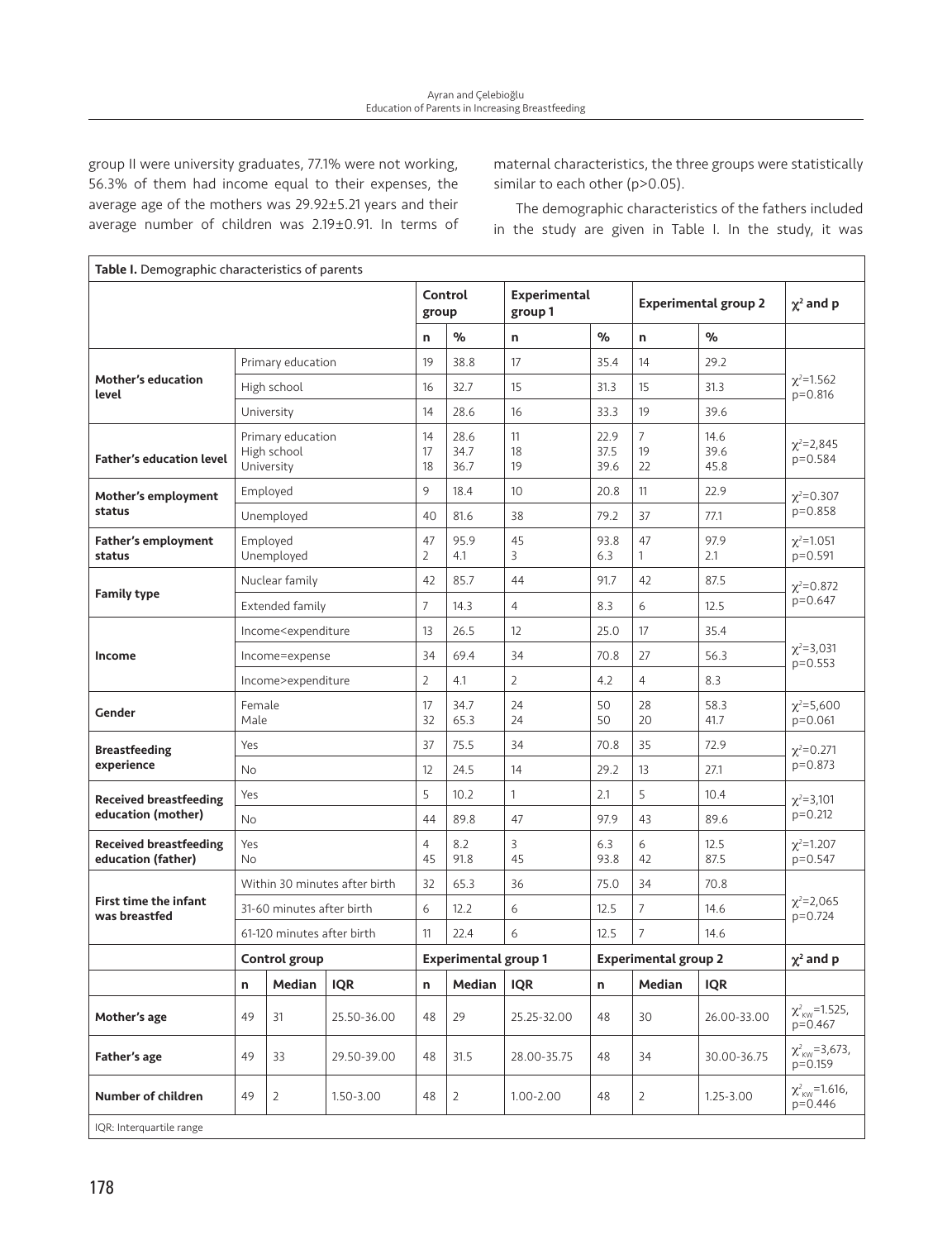found that 36.7% of the fathers in the control group were university graduates, 95.9% were working, and the average age of the fathers was 34.16±6.11 years. It was determined that 39.6% of the fathers in intervention group I were university graduates, 93.8% were working, and the mean age of the fathers was 31.98±4.49 years. It was determined that 45.8% of the fathers in intervention group II were university graduates, 97.9% were working, and the average age of the fathers was 33.21±4.63 years. The demographic characteristics of fathers were statistically similar in all groups (p>0.05).

Table II shows the results of the pairwise comparisons of the EBF rates for the three groups. The EBF rates of the control group were lower than those of the two experimental groups in the first, second, and fourth months (p<0.05). There were no significant differences between the two experimental groups in terms of EBF rates at all followup periods (p>0.05).

As seen in Table III, the difference in the LATCH score average between the three groups is statistically insignificant at birth and at the  $6<sup>th</sup>$  month (p>0.05). It was determined that the difference between the three groups at the  $1^{st}$ ,  $2^{nd}$  and  $4^{th}$  months was statistically significant (p<0.05). In advanced analysis (U) used to determine which groups the differences come from, it was determined that the mean score of the control group was lower than the other groups at the 1<sup>st</sup>, 2<sup>nd</sup> and 4<sup>th</sup> months.

As seen in Table IV, the difference between the use of pacifier between the three groups at the 1<sup>st</sup>, 2<sup>nd</sup>, 4<sup>th</sup> and  $6<sup>th</sup>$  months was statistically significant (p<0.05). In the advanced analysis  $(X^2)$  performed to determine the originating group of the difference, it was determined that the pacifier usage rates in the control group were higher than the  $1<sup>st</sup>$  experiment and  $2<sup>nd</sup>$  experiment groups in the 1<sup>st</sup>, 2<sup>nd</sup>, 4<sup>th</sup> and 6<sup>th</sup> months. At the 1<sup>st</sup>, 2<sup>nd</sup>, 4<sup>th</sup> and 6<sup>th</sup> months, the difference in the rates of use of feeding bottles between the three groups was found to be statistically significant (p<0.05). In the advanced analysis performed to determine the originating groups of the differences, it was determined that the baby bottle usage rates in the control group were higher than the 1<sup>st</sup> experiment and  $2^{nd}$  experiment groups in the 1<sup>st</sup>,  $2^{nd}$ ,  $4^{th}$ and 6th months.

Table IV shows the results of Dunn's pairwise comparisons for the three groups. The control group had lower selfefficacy scores than the two experimental groups (p<0.001, adjusted using the Bonferroni correction). No significant differences were found between the two experimental groups with regard to self-efficacy scores (p>0.05; Table V).

| Table II. Comparison of exclusive breastfeeding rates between the groups in six-month period |                         |               |      |                          |      |                                    |      |                                  |  |  |
|----------------------------------------------------------------------------------------------|-------------------------|---------------|------|--------------------------|------|------------------------------------|------|----------------------------------|--|--|
|                                                                                              | <b>Measurement time</b> | Control group |      | $1st$ experimental group |      | 2 <sup>nd</sup> experimental group |      | <b>Test and</b><br>significance  |  |  |
|                                                                                              |                         | n             | $\%$ | n                        | $\%$ | n                                  | $\%$ |                                  |  |  |
| <b>EBF</b>                                                                                   | At birth                | 30            | 61.2 | 35                       | 72.9 | 30                                 | 62.5 | $\chi^2$ =1,756, p=0.416         |  |  |
|                                                                                              | $1st$ month             | 21            | 42.9 | 39                       | 81.3 | 45                                 | 93.8 | $\chi^2$ =34,243, <b>p=0.000</b> |  |  |
|                                                                                              | $2nd$ month             | 19            | 38.8 | 37                       | 77.1 | 41                                 | 85.4 | $\chi^2$ =27,181, <b>p=0.000</b> |  |  |
|                                                                                              | $4th$ month             | 19            | 38.8 | 36                       | 75.0 | 36                                 | 75.0 | $\chi^2$ =18,214, <b>p=0.000</b> |  |  |
|                                                                                              | 6 <sup>th</sup> month   | 19            | 38.8 | 36                       | 75.0 | 36                                 | 75.0 | $\chi^2$ =18,214, <b>p=0.000</b> |  |  |
| EBF: Exclusive breastfeeding                                                                 |                         |               |      |                          |      |                                    |      |                                  |  |  |

#### Table III. Comparison of LATCH scores between groups

| <b>Table III.</b> Companson of LATCH SCOTES DELWEEN groups |                         |               |           |                                    |           |                                    |           |                                              |  |
|------------------------------------------------------------|-------------------------|---------------|-----------|------------------------------------|-----------|------------------------------------|-----------|----------------------------------------------|--|
|                                                            | <b>Measurement time</b> | Control group |           | 1 <sup>st</sup> experimental group |           | 2 <sup>nd</sup> experimental group |           | <b>Test and</b>                              |  |
|                                                            |                         | Mean          | <b>SD</b> | Mean                               | <b>SD</b> | Mean                               | <b>SD</b> | significance                                 |  |
| <b>LATCH</b>                                               | At birth                | 5.18          | 1.79      | 5.21                               | 1.66      | 5.08                               | 1.41      | $F=0.079$ , $p=0.924$                        |  |
|                                                            | $1st$ month             | 9.12          | 0.90      | 9.54                               | 0.80      | 9.58                               | 0.74      | $\chi^2_{\text{KW}}$ =10.540, p=0.005        |  |
|                                                            | $2^{nd}$ month          | 9.04          | 2.42      | 9.69                               | 1.49      | 9.90                               | 0.42      | $\chi^2_{\text{KW}}$ =13.316, <b>p=0.001</b> |  |
|                                                            | $4th$ month             | 8.47          | 3.51      | 9.17                               | 2.79      | 9.58                               | 2.02      | $\chi^2_{\text{EW}}$ =8.061, <b>p=0.018</b>  |  |
|                                                            | 6 <sup>th</sup> month   | 8.16          | 3.91      | 8.71                               | 3.34      | 9.38                               | 2.45      | $\chi^2_{\text{KW}}$ =3.252, p=0.197         |  |
| _____                                                      |                         |               |           |                                    |           |                                    |           |                                              |  |

SD: Standard deviation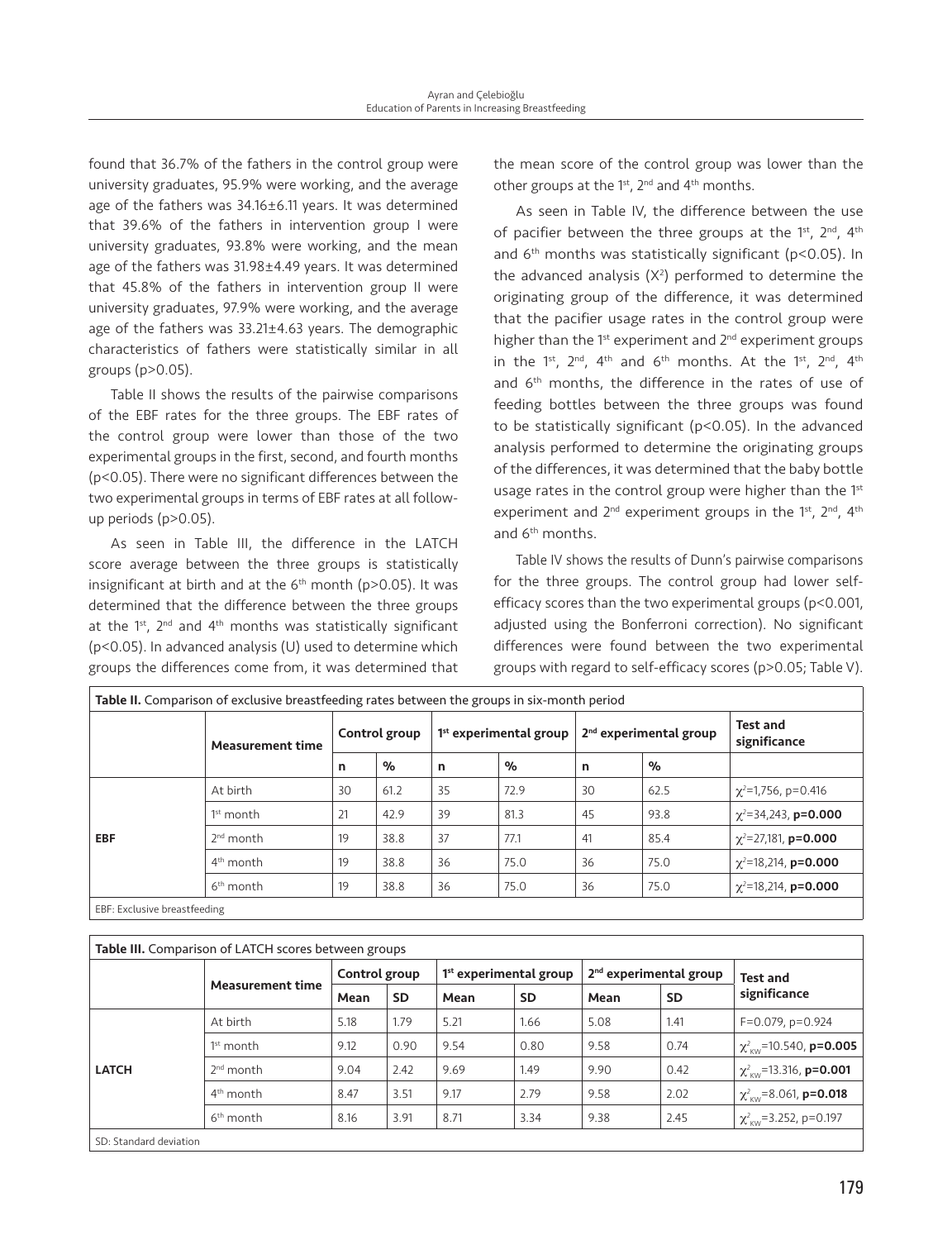Ayran and Çelebioğlu Education of Parents in Increasing Breastfeeding

| Table IV. Comparison of use of pacifier and feeding bottles between the groups in six-month period |                       |                |      |                                    |      |                                    |                          |                                  |  |
|----------------------------------------------------------------------------------------------------|-----------------------|----------------|------|------------------------------------|------|------------------------------------|--------------------------|----------------------------------|--|
|                                                                                                    | Measurement<br>time   | Control group  |      | 1 <sup>st</sup> experimental group |      | 2 <sup>nd</sup> experimental group |                          | <b>Test and</b>                  |  |
|                                                                                                    |                       | n              | $\%$ | n                                  | $\%$ | n                                  | $\alpha$                 | significance                     |  |
| <b>Pacifier use</b>                                                                                | At birth              | 5              | 10.2 | 2                                  | 4.2  |                                    | 2.1                      | $\overline{\phantom{a}}$         |  |
|                                                                                                    | $1st$ month           | 23             | 46.9 | 10                                 | 20.8 | $\overline{4}$                     | 8.5                      | $\chi^2$ =19,446, <b>p=0.000</b> |  |
|                                                                                                    | $2nd$ month           | 27             | 55.1 | 13                                 | 27.1 | 6                                  | 12.5                     | $\chi^2$ =20,031, <b>p=0.000</b> |  |
|                                                                                                    | $4th$ month           | 28             | 57.1 | 17                                 | 35.4 | 10 <sup>°</sup>                    | 20.8                     | $\chi^2$ =13,771, <b>p=0.001</b> |  |
|                                                                                                    | $6th$ month           | 28             | 57.1 | 17                                 | 35.4 | 10 <sup>°</sup>                    | 21.8                     | $\chi^2$ =13,771, <b>p=0.001</b> |  |
| Use of feeding<br>bottle                                                                           | At birth              | $\overline{4}$ | 8.2  |                                    | 2.1  | $\overline{\phantom{a}}$           | $\overline{\phantom{a}}$ |                                  |  |
|                                                                                                    | $1st$ month           | 14             | 28.6 |                                    | 14.6 | $\overline{2}$                     | 4.3                      | $\chi^2$ =10,672, <b>p=0.005</b> |  |
|                                                                                                    | $2nd$ month           | 19             | 38.8 | 10                                 | 20.8 | 5                                  | 10.4                     | $\chi^2$ =11,137, <b>p=0.004</b> |  |
|                                                                                                    | $4th$ month           | 21             | 42.9 | 10 <sup>1</sup>                    | 20.8 | 10 <sup>°</sup>                    | 20.8                     | $\chi^2$ =7,759, <b>p=0.021</b>  |  |
|                                                                                                    | 6 <sup>th</sup> month | 22             | 44.9 | 10                                 | 20.8 | 10                                 | 20.8                     | $\chi^2$ =9,131, <b>p=0.010</b>  |  |

| <b>Table V.</b> Comparison of the Self-Efficacy scale averages before and after training |                         |               |           |                                    |           |                                    |      |                                                            |  |
|------------------------------------------------------------------------------------------|-------------------------|---------------|-----------|------------------------------------|-----------|------------------------------------|------|------------------------------------------------------------|--|
|                                                                                          | <b>Measurement time</b> | Control group |           | 1 <sup>st</sup> experimental group |           | 2 <sup>nd</sup> experimental group |      | <b>Test and significance</b>                               |  |
|                                                                                          |                         | Mean          | <b>SD</b> | Mean                               | <b>SD</b> | Mean                               | SD   |                                                            |  |
| Self-Efficacy scale                                                                      | Before the training     | 54.86         | 6.76      | 56.29                              | 6.26      | 56.98                              | 6.28 | $\frac{1}{2}$ $\chi^2_{\text{KW}}$ = 3,175, p=0.204        |  |
|                                                                                          | 6 months after          | 54.20         | 12.87     | 61.29                              | 8.51      | 62.60                              | 8.76 | $\frac{1}{2}$ $\chi^2_{\text{KW}}$ =18,752, <b>p=0.000</b> |  |

## **Discussion**

Although the importance of breastfeeding in terms of infant and child health is a phenomenon that has been accepted in all countries of the world, UNICEF has reported the rate for infants fed with SAS for the first six months to be 39% (5). According to the 2018 data of TPHR (TNSA; Turkish Population and Health Research), the rate of babies breastfed for a certain period of time in our country is 98%, and the rate of babies who have supplemental nursing systems (SNS) in the first 2 months of their lives is 45%, and this rate decreases to 14% when the baby is 4-5 months old (19). There are various reasons affecting the gradual decrease in the rate of SNS during the first 6 months. One of the most remarkable of these reasons is the low level of knowledge and motivation of mothers towards breast milk and breastfeeding (6). It has been noticed when the literature is reviewed that the number of studies investigating the effects of paternal support and breastfeeding education in the early postpartum period upon breastfeeding outcomes has been increasing. In this sense, the research has provided target-driven and individualized guidance for breastfeeding after birth for mothers and fathers and maintained infant monitoring and counseling visiting homes during the postpartum first six months. When the findings of this research are evaluated, it can be seen that

although the rates of SNS in the first sixth months of the baby's life are similar, there was remarkable information revealing the positive effects upon breastfeeding success, the breastfeeding self-efficacy levels of mothers and pacifier and bottle use.

It was found in this research that the participation of the fathers in the breastfeeding education process in the postpartum period and the breastfeeding support given in the first six months after birth increased the rate of EBF at the end of the 4th month. However, it did not create a difference at the end of the 6<sup>th</sup> month. The number of studies in the literature carried out on the fathers' participation in breastfeeding support has been increasing recently. Although there have been many research results indicating that the fathers' participation in the breastfeeding process increases the rate of EBF (20-24), there has also been evidence that support the view that the father does not change the rate of EBF, or even affects it negatively (25-27). It is believed that these differences in the results of the study could arise from varying income levels and cultural factors. There could also be significant differences in the role of fathers between high- and middle-income families. The roles of males and females in middle-income families are markedly different; males have culturally tended to be responsible for providing financial support for food, clothing, and health care.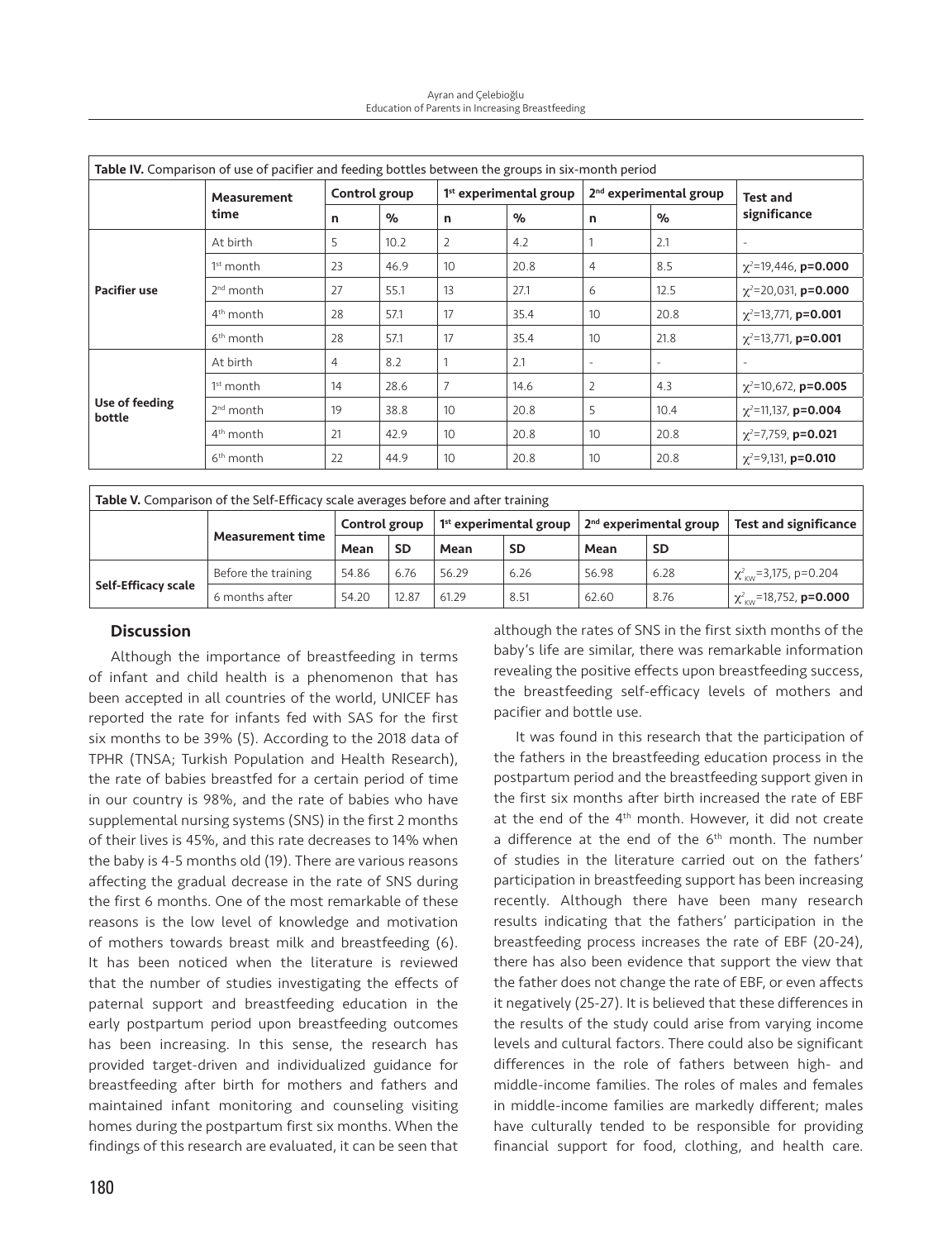Furthermore, unlike fathers in high-income countries, middle-income fathers rarely accompany their spouses to antenatal or postnatal appointments (28). In this sense, it has been considered that the similarity in the rates of SNS as of the sixth month in the research results could have arisen from cultural factors because the sample group was chosen from a province in the east of the country.

"Successful breastfeeding" is defined in different ways such as "the duration of breastfeeding is an indicator of breastfeeding success," "successful breastfeeding is the success felt by the mother" or "an interaction process that results in mutual satisfaction of mother and baby needs" (29). Various factors are efficient for initiating and maintaining successful breastfeeding, and the role of health professionals is significant. It has been noticed in the research that counseling services on breastfeeding starting in the hospital and continuing with home visits, and the participation of fathers in these services has increased the success of breastfeeding. Similarly, previous studies have revealed that breastfeeding success of mothers has increased with health education (29-31). In line with these results, it is considered that breastfeeding education for initiating and strengthening breastfeeding both prepares mothers for breastfeeding gradually and effectively and increases breastfeeding success and so enables mothers to better cope with the difficulties in the breastfeeding process.

Recommendations for pacifier use differ all around the world. The American Academy of Pediatrics recommends the use of pacifiers to prevent Sudden Infant Death Syndrome, and pacifiers can be introduced at about 3 to 4 weeks of age after breastfeeding is well established (32). In contrast, the WHO does not recommend using a pacifier in breastfed children as one of the "Ten Steps to Successful Breastfeeding" on which the "Baby-Friendly Hospital Initiative" is based (33). It was found in this study that the participation of fathers in the breastfeeding education process decreased the rates of pacifier and bottle use. Other studies that have been carried out similarly have reported that breastfeeding education decreased the rates of pacifier use (21,34,35).

It was seen in this study that both the fathers' participation in the breastfeeding education process in the postpartum period and breastfeeding support given in the first six months after birth increased the breastfeeding selfefficacy level of the mothers. The perception of breastfeeding self-efficacy is an important factor upon both initiating and maintaining breastfeeding. Breastfeeding behavior can be

changed through health education, it is affected by spousal support, and it affects breastfeeding success (13,36,37). In this study and other studies based on this theory, it has been reported that paternal participation and breastfeeding education given in the early postpartum period both increase the level of breastfeeding self-efficacy and they are efficient at initiating and maintaining breastfeeding (38,39). These findings we obtained provide important data on the importance of the fathers' involvement in breastfeeding education and counseling services in the hospital and the importance of increasing the perception of breastfeeding self-efficacy.

## Study Limitations

The research has several limitations. Firstly, there was no randomization between the groups. Secondly, the researchers were not blind to the study groups. In addition, the mothers were not put into multiparous or primiparous groups in this study, so the high number of mothers with breastfeeding experience in the groups may have affected the results of this study. Results for this study should not be generalized to other samples; instead, these findings are valuable for constructing theories and hypotheses about the issues that need to be explored in future qualitative and quantitative designs with a variety of samples.

## Conclusion

Despite its limitations, this quasi-experimental design provides important evidence about the effects of the fathers' involvement in postpartum breastfeeding on EBF rates, breastfeeding self-efficacy levels, and breastfeeding success. To include fathers, future research should consider the socio-economic and cultural context when designing and implementing any intervention. In addition, randomized controlled studies should be included in the future to obtain stronger results. Furthermore, it is recommended to determine at risk groups and provide the necessary support by applying the postnatal breastfeeding selfefficacy scale in the first breastfeeding attempt to mothers who give birth in obstetrics clinics, by emphasizing the perception and importance of breastfeeding self-efficacy during in-service training programs for breastfeeding, and by providing information which mothers in the prenatal and breastfeeding process can reach at any time. It may be considered beneficial to establish breastfeeding service units within health institutions where mothers can receive support and to include fathers in breastfeeding education programs.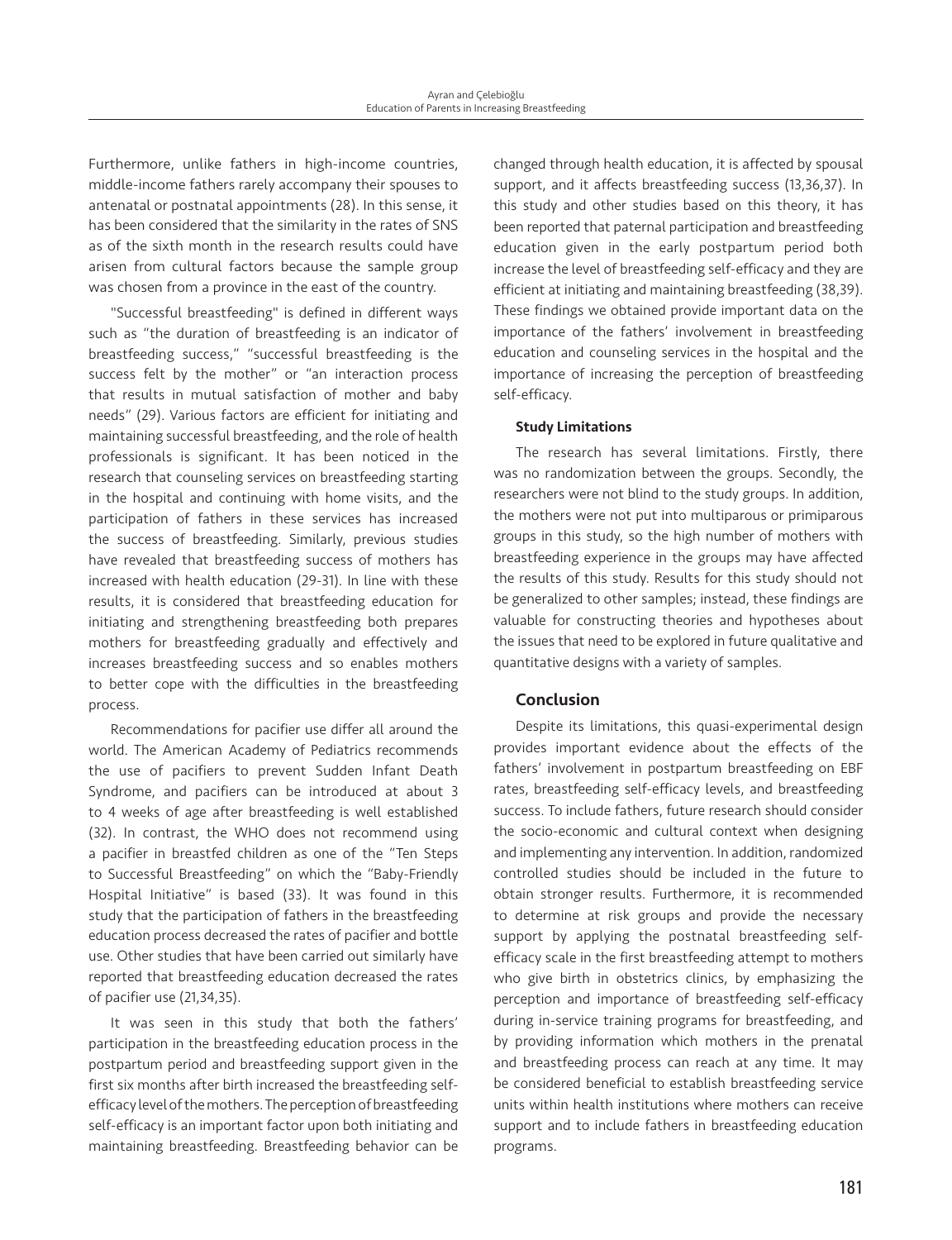### **Ethics**

**Ethics Committee Approval:** Ethical approval was obtained from the Atatürk University Faculty of Health Sciences Ethical Committee on September 23, 2016 (no. 2016/09/04).

Informed Consent: After the necessary explanations were made about the research purpose and method, the parents' verbal and written consent was obtained.

Peer-review: Externally and internally peer-reviewed.

#### Authorship Contributions

Concept: G.A., A.Ç., Design: G.A., A.Ç., Data Collection and/or Processing: G.A., Writing: G.A., A.Ç.

Conflict of Interest: The authors declared that there were no conflicts of interest.

**Financial Disclosure:** The authors declared that this study has received no financial support.

#### **References**

- 1. Raeisi K, Shariat M, Nayeri F, Raji F, Dalili H. A single center study of the effects of trained fathers' participation in constant breastfeeding. Acta Med Iran 2014; 52:694-6.
- 2. Yang X, Gao LL, Ip WY, Sally Chan WC. Predictors of breast feeding self-efficacy in the immediate postpartum period: A cross-sectional study. Midwifery 2016; 41:1-8.
- 3. World Health Organisation (2002) WHO. Infant and young child nutrition, Geneva. http://apps.who.int/gb Accessed January 25, 2017.
- 4. Kasahun AW, Wako WG, Gebere MW, Neima GH. Predictors of exclusive breastfeeding duration among 6-12 month aged children in gurage zone, South Ethiopia: a survival analysis. Int Breastfeed J 2017; 12:20.
- 5. United Nations International Children's Emergency Fund. (2017). UNICEF: Babies and mothers worldwide failed by lack of investment in breastfeeding http://www.unicef.org.tr/ basinmerkezidetay Accessed Augoust 1, 2019.
- 6. Gözükara F. The key factors in achieving breastfeeding: father's support and roles of the nurse. J Harran Univ Med Fac 2014; 11:289-96.
- Brown A, Davies R. Fathers' experiences of supporting breastfeeding: challenges for breastfeeding promotion and education. Matern Child Nutr 2014; 10:510-26.
- Abbass-Dick J, Xie F, Koroluk J, et al. The Development and piloting of an eHealth breastfeeding resource targeting fathers and partners as co-parents. Midwifery 2017; 50:139- 47.
- 9. Piro SS, Ahmed HM. Impacts of antenatal nursing interventions on mothers' breastfeeding self-efficacy: an experimental study. BMC Pregnancy Childbirth 2020; 20:19.
- 10. Dennis CL. Theoretical underpinnings of breastfeeding confidence: a self-efficacy framework. J Hum Lact 1999; 15:195-201.
- 11. Dodt RC, Joventino ES, Aquino PS, Almeida PC, Ximenes LB. An experimental study of an educational intervention to

promote maternal self-efficacy in breastfeeding. Rev Lat Am Enfermagem 2015; 23:725-32.

- 12. De Roza JG, Fong MK, Ang BL, Sadon RB, Koh EYL, Teo SSH. Exclusive breastfeeding, breastfeeding self-efficacy and perception of milk supply among mothers in Singapore: A longitudinal study. Midwifery 2019; 79:102532.
- 13. Naroee H, Rakhshkhorshid M, Shakiba M, Navidian A. The Effect of Motivational Interviewing on Self-Efficacy and Continuation of Exclusive Breastfeeding Rates: A Quasi-Experimental Study. Breastfeed Med 2020; 15:522-7.
- 14. Gümüşsoy S, Çelik NA, Güner Ö, Kıratlı D, Atan ŞÜ, Kavlak O. Investigation of the Relationship Between Maternal Attachment and Breastfeeding Self-Efficacy and Affecting Factors in Turkish Sample. J Pediatr Nurs 2020; 54:e53-60.
- 15. Jensen D, Wallace S, Kelsay P. LATCH: a breastfeeding charting system and documentation tool. J Obstet Gynecol Neonatal Nurs 1994; 23:27-32.
- 16. Yenal K, Okumuş H. Latch emzirme tanılama aracının güvenirliğini inceleyen bir çalışma. HEMARGE 2003; 1:38-44.
- Dennis CL, Faux S. Development and psychometric testing of the Breastfeeding Self-Efficacy Scale. Res Nurs Health 1999; 22:399-409.
- 18. Tokat MA. Effect of antenatal training on the breastfeeding self-efficacy perception and breastfeeding success. Institute of Health Sciences, Department of Obstetrics and Gynecological Nursing, PhD Thesis, Izmir: Dokuz Eylül University, 2009.
- 19. Turkey Demographic and Health Survey (TNSA). 2018. Hacettepe University Institute of Population Studies. Ankara Turkey. https://fs.hacettepe.edu.tr/hips/dosyalar 10 September 2021.
- 20. Tadesse K, Zelenko O, Mulugeta A, Gallegos D. Effectiveness of breastfeeding interventions delivered to fathers in low- and middle-income countries: A systematic review. Matern Child Nutr 2018; 14:1-9.
- 21. Ozlüses E, Celebioglu A. Educating fathers to improve breastfeeding rates and paternal-infant attachment. Indian Pediatr 2014; 51:654-7.
- 22. Bich TH, Long TK, Hoa DP. Community-based father education intervention on breastfeeding practice-Results of a quasiexperimental study. Matern Child Nutr 2019; 15(Suppl 1):e12705.
- 23. Ke J, Ouyang YQ, Redding SR. Family-Centered Breastfeeding Education to Promote Primiparas' Exclusive Breastfeeding in China. J Hum Lact 2018; 34:365-78.
- 24. Mahesh PKB, Gunathunga MW, Arnold SM, et al. aBMC Public Health 2018; 18:1140.
- 25. Uchino BN, Bowen K, Carlisle M, Birmingham W. Psychological pathways linking social support to health outcomes: a visit with the "ghosts" of research past, present, and future. Soc Sci Med 2012; 74:949-57.
- 26. Ito J, Fujiwara T, Barr RG. Is paternal infant care associated with breastfeeding? A population-based study in Japan. J Hum Lact 2013; 29:491-9.
- 27. Karande S, Perkar S. Do fathers' attitudes support breastfeeding? A cross-sectional questionnaire-based study in Mumbai, India. Indian J Med Sci 2012; 66:30-9.
- 28. Thuita F, Martin S, Ndegwa K, Bingham A, Mukuria A. Engaging fathers and grandmothers to improve maternal and child